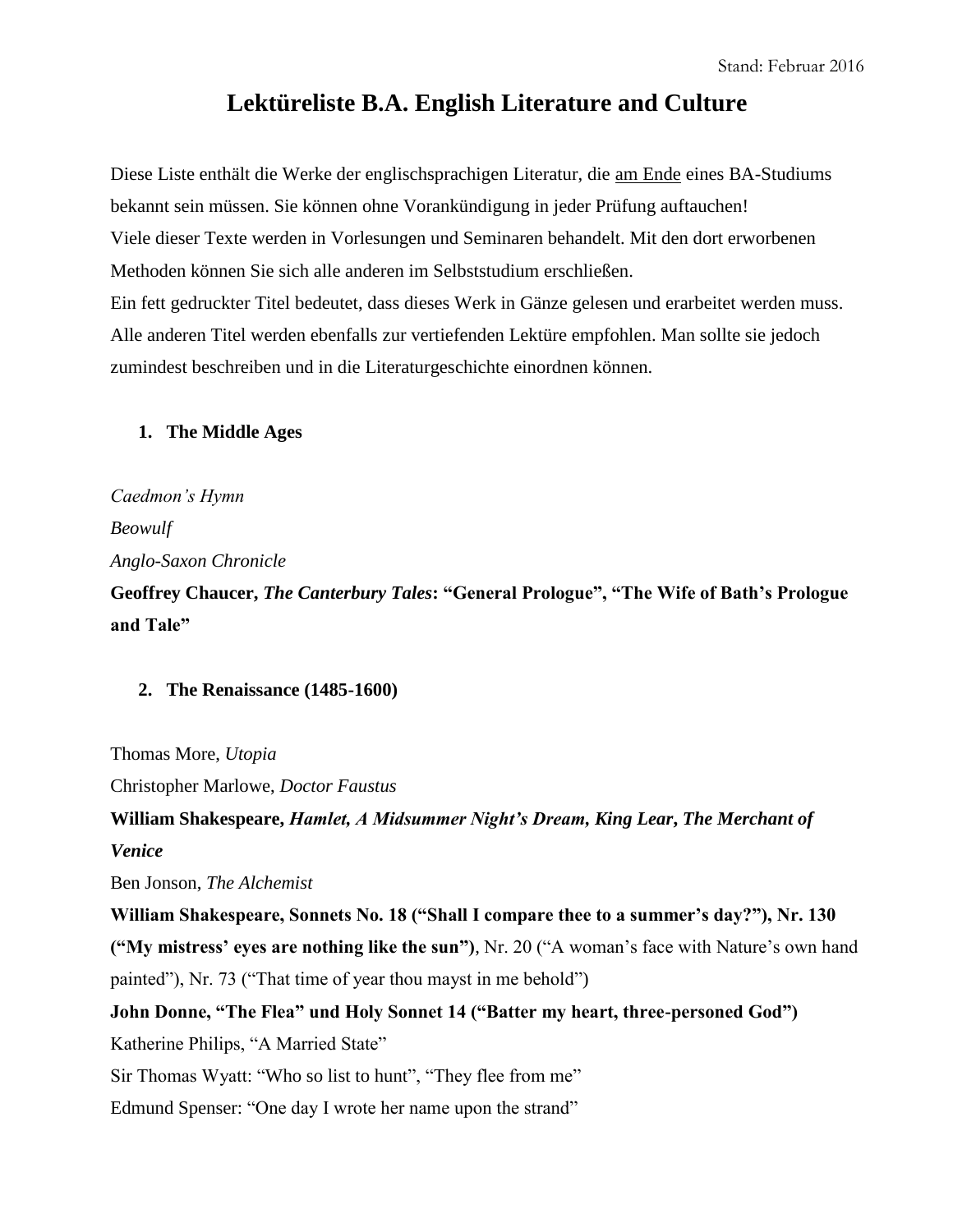#### **3. The Restoration and the 18th Century**

Alexander Pope, *Essay on Man* Thomas Hobbes, *Leviathan* **John Milton,** *Paradise Lost***, Book I**  John Bunyan, *The Pilgrim's Progress*, Part I **Aphra Behn,** *Oroonoko* Laurence Sterne, *Tristram Shandy* Horace Walpole, *The Castle of Otranto* **Daniel Defoe,** *Robinson Crusoe* Jonathan Swift, *Gulliver's Travels* and "A Modest Proposal" **Samuel Richardson,** *Pamela: or, Virtue Rewarded* Frances Burney, *Evelina* **William Wycherley,** *The Country Wife* George Etherege, *The Man of Mode* John Gay, *The Beggar's Opera* **Andrew Marvell, "To His Coy Mistress" Thomas Gray, "Elegy Written in a Country Churchyard" James Thomson, "Rule, Britannia!"**

#### **4. The Romantic Period**

Mary Wollstonecraft, *A Vindication of the Rights of Woman* Olaudah Equiano, *The Interesting Narrative of the Life of Olaudah Equiano, or Gustavus Vassa, the African* **Jane Austen,** *Pride and Prejudice* 

**Mary Shelley,** *Frankenstein* Robert Burns, "To a Mouse" **William Blake, "The Chimney Sweeper" (aus** *Songs of Innocence***) and "The Chimney Sweeper" (aus** *Songs of Experience***), "The Tyger" and "London" Samuel Taylor Coleridge, "Kubla Khan" William Wordsworth, "Tintern Abbey", "Daffodils" und "The World Is Too Much with Us" Percy Bysshe Shelley, "Ozymandias" and "Ode to the West Wind"**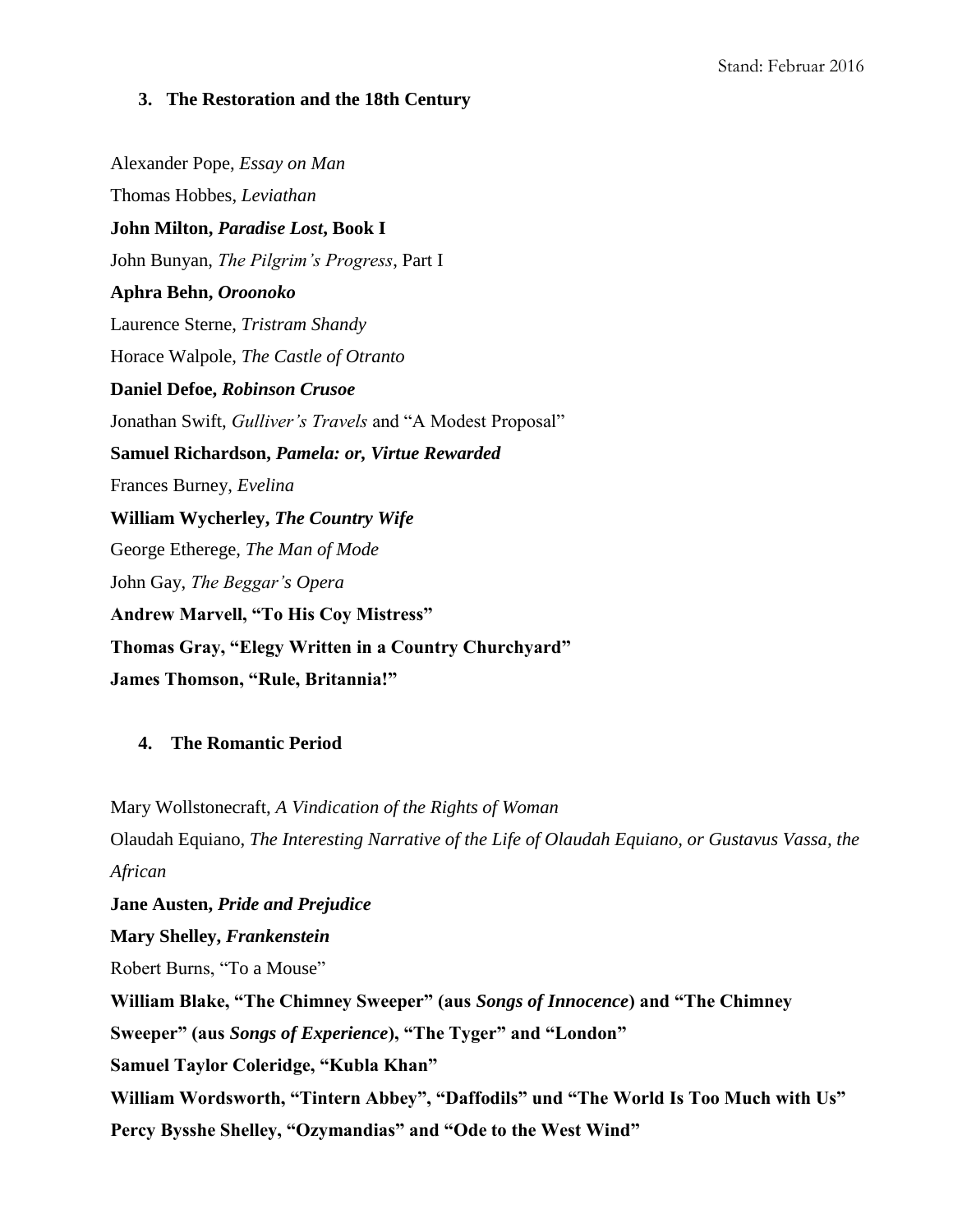#### **John Keats, "Ode on a Grecian Urn" and "On First Looking into Chapman's Homer"**

### **5. The Victorian Period**

**Emily Brontë,** *Wuthering Heights* **Charlotte Brontë,** *Jane Eyre* **Elizabeth Gaskell,** *North and South* **Charles Dickens,** *Great Expectations* Sheridan Le Fanu, "Carmilla" George Eliot, *The Mill on the Floss* Thomas Hardy, *Tess of the D'Urbervilles* Lewis Carroll, *Alice in Wonderland* Bram Stoker, *Dracula* **Robert Louis Stevenson,** *The Strange Case of Dr Jekyll and Mr Hyde* **Oscar Wilde,** *The Importance of Being Earnest*  Rudyard Kipling, "The White Man's Burden" and "The Man Who Would Be King" **Robert Browning, "My Last Duchess" Alfred, Lord Tennyson, "The Lady of Shalott" Christina Rossetti, "Goblin Market" Matthew Arnold, "Dover Beach"** Dante Gabriel Rossetti, "The Blessed Damozel"

## **6. The Early 20th Century to WWII**

H.G. Wells, *The Time Machine* **Aldous Huxley,** *Brave New World* **George Orwell,** *The Road to Wigan Pier* **Joseph Conrad,** *Heart of Darkness* **D.H. Lawrence,** *Sons and Lovers* **James Joyce,** *A Portrait of the Artist as a Young Man* **and "The Dead" Virginia Woolf,** *Mrs Dalloway* **and "The Mark on the Wall"**  Katherine Mansfield, "Bliss" Frank O'Connor, "Guests of the Nation"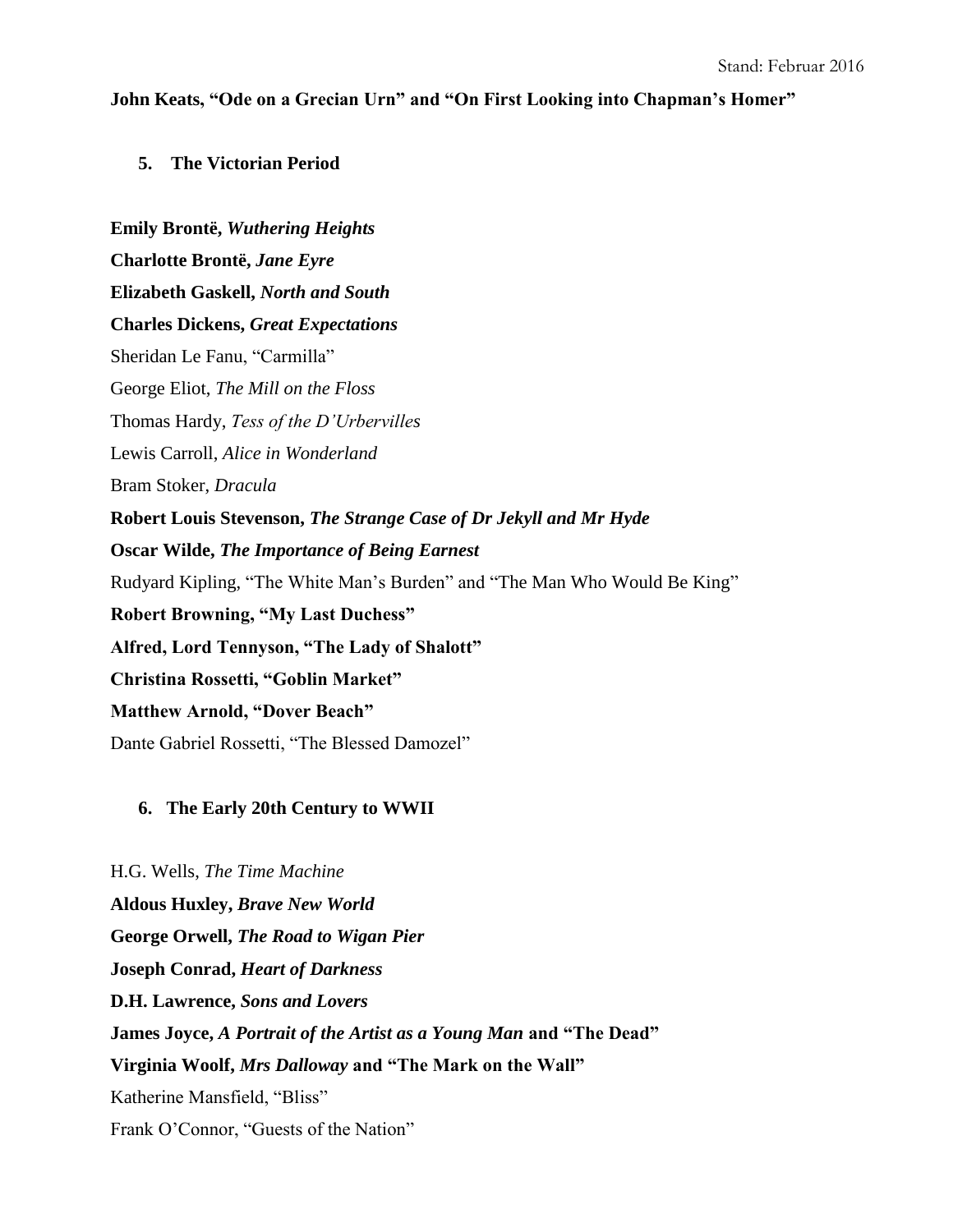George Bernard Shaw, *Pygmalion* Sean O'Casey, *The Plough and the Stars* John Millington Synge, *The Playboy of the Western World* **William Butler Yeats, "Easter 1916" and "The Second Coming" Wilfred Owen, "Dulce et Decorum Est" and "Strange Meeting"** Rupert Brooke, "The Soldier" **T. S. Eliot, "The Love Song of J. Alfred Prufrock"** W. H. Auden, "September 1, 1939" and "Musée des Beaux Arts" Dylan Thomas, "The Force That through the Green Fuse Drives the Flower", "Do Not Go Gentle into That Good Night" and *Under Milk Wood*

#### **7. Post-WWII Literature**

Samuel Selvon, *The Lonely Londoners* **Chinua Achebe,** *Things Fall Apart*  **John Fowles,** *The French Lieutenant's Woman* **Jean Rhys,** *Wide Sargasso Sea* Muriel Spark, *The Prime of Miss Jean Brodie* Doris Lessing, "To Room Nineteen" **Samuel Beckett,** *Waiting for Godot* **John Osborne,** *Look Back in Anger* **Alan Sillitoe,** *Saturday Night and Sunday Morning* Harold Pinter, *The Dumb Waiter* **Philip Larkin, "Church Going" and "The Whitsun Weddings" Ted Hughes, "The Thought-Fox" Silvia Plath, "Lady Lazarus" and "Daddy" Derek Walcott, "The Schooner** *Flight***" and "A Far Cry from Africa" Seamus Heaney, "Digging" and "Punishment"** 

## **8. Contemporary Literature**

Salman Rushdie, *Midnight's Children* **Hanif Kureishi,** *The Buddha of Suburbia*